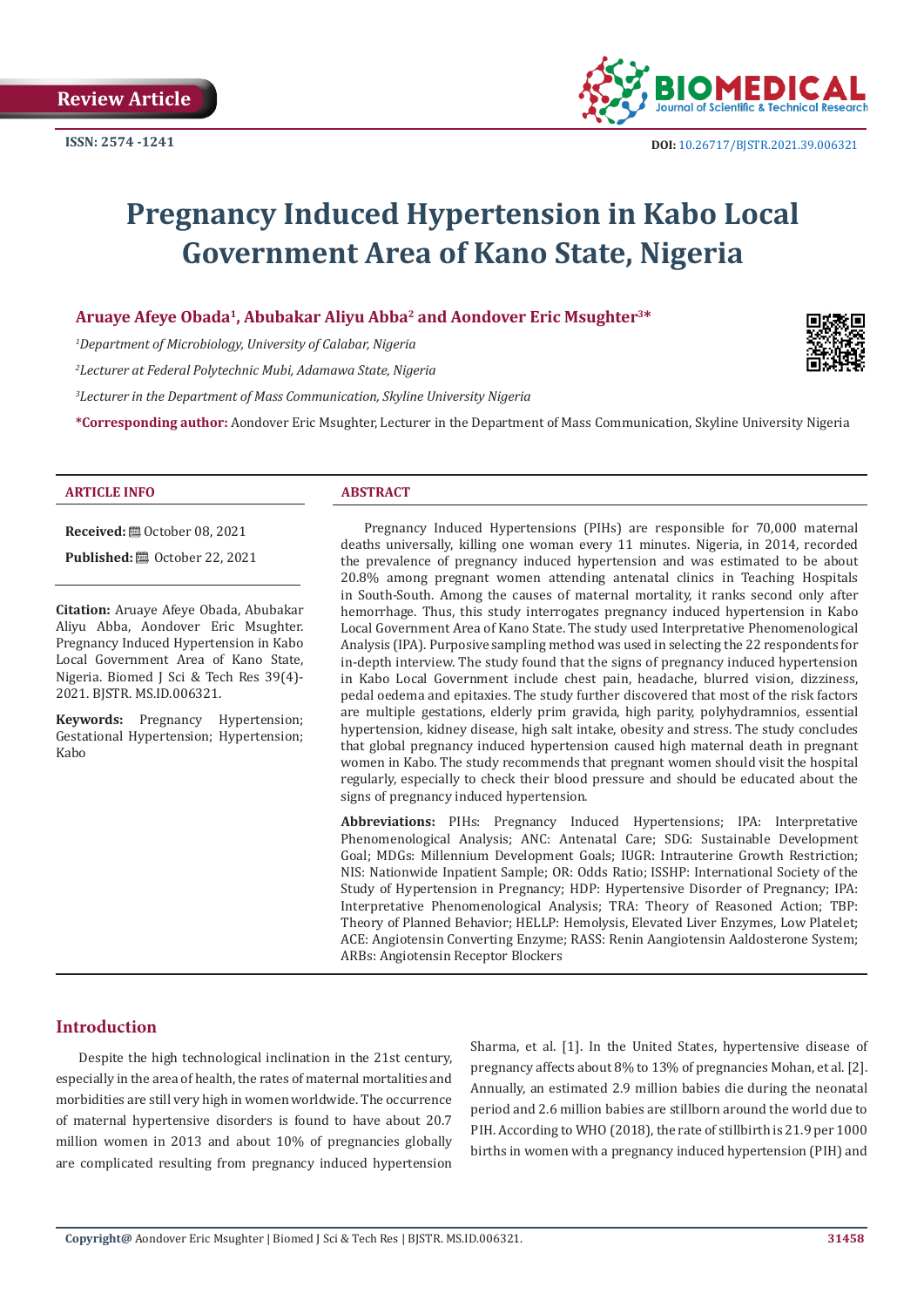normotensive women 8.4 per 1000 live births in china Xiong T, et al. [3]. Pregnancy Induced Hypertensions (PIHs) are responsible for 70,000 maternal deaths universally, killing one woman every 11 minutes Magee, et al. [4]. It is the second leading cause of maternal mortality in Bangladesh, according to the Bangladesh Maternal Mortality Survey (2017), about 24 percent of the country's maternal deaths are caused by pre-eclampsia/eclampsia (PE/E) NIPORT, et al. [5], which affects women during pregnancy, childbirth, as well as postpartum. Factors, such as lack of health care provider capacities to detect, prevent, and manage PE/E, late referrals of HIP clients, late attendance and lack of antenatal care (ANC) and awareness about PE/E among communities have been associated as reasons for most of these preventable deaths Warren, et al. [6].

Deruelle, et al. [7] reported that about 25 percent of women with PIH, especially those with a dangerous condition, experience a decline of end-organ functions during puerperium (the 6 to 8 weeks after delivery, during which pregnancy changes return to baseline). PE early in pregnancy (less 34 weeks of gestation), presenting in a severe form, or persistence of proteinuria more than three to six months after delivery suggests possible chronic hypertension or renal disease. Women with pre-eclampsia are also at increased risk for venous thromboembolism in the postnatal period (after delivery), and those women should receive thromboembolic prophylaxis after delivery until they are fully recovered, usually within four to six weeks RCOG [8]. Similarly, women with preterm pre-eclampsia and gestational hypertension have been found to develop persistent cardiovascular impairment one year after delivery Melchiorre, et al. [9], including other chronic diseases such as chronic hypertension, stroke, renal disease, diabetes mellitus, and ischemic heart disease. Infants born to women with PIH also require special attention in the immediate postnatal period due to a combination of short and long term risks. Standard international guidelines recommend lifelong care and monitoring, or a minimum of care and monitoring for six months to one year after delivery. Studies propose that complications associated with PIH continue in the immediate postnatal period and longer NICE [10].

One of the goals of the United Nations Sustainable Development Goal (SDG) is to reduce the global maternal mortality ratio to less than 70 per 100,000 live births by 2030 United Nations [11]. The SDGs aim to uphold the momentum of the Millennium Development Goals (MDGs), which in its relentless effort catalyzed a global reduction in maternal deaths from approximately 390,000 in 1990 to 275,000 in 2015 Graham, et al. [12] United Nations, 2018). The strains of maternal mortality remain unduly borne by women in less-developed countries, particularly in sub-Saharan Africa (66%, 201,000 deaths) and southern Asia (22%, 66,000 deaths). One of the leading causes of maternal death (and disability) worldwide is pregnancy induced hypertension Payne, et al. [13]. The statistical

figures of this problem in less developed countries have varied from 4.0% to 12.3% (Sebastia et al., 2015; Berhe et al., 2018). Pregnancy induced hypertension is also one of the major leading causes of pregnancy associated with morbidity and it is the most recurrent cited cause of maternal death Ethiopian Journal of Health Science [14]. Despite the fact that hypertensive conditions in pregnancy is leading causes of maternal morbidity and mortality during pregnancy, little is known about its magnitude among pregnant women in Kano and, specifically in Kabo Local Government Area. This study therefore aims to fill this gap by considering pregnancyinduced hypertension, the signs, associated risk factors and prevention and management among pregnant woman attending antenatal service in Kabo.

#### **Basic Tools of Scientific Inquiry**

The study was guided by the following research questions:

- **1.** What are the signs of pregnancy induced hypertension among women in Kabo Local Government Area of Kano State?
- **2.** What are the risk factors associated with pregnancy induced hypertension among women in Kabo Local Government Area of Kano State?
- **3.** What are the preventions measures of pregnancy induced hypertension in Kabo Local Government Area of Kano State?

#### **Literature Review**

Pregnancy Induced Hypertension (PIH) known as toxemia or preeclampsia is a form of high Blood Pressure (BP) in pregnancy. PIH is one developing after 20 weeks of gestation without other signs of preeclampsia. It is a known cause of premature delivery, intrauterine growth restriction (IUGR), placental abruption and fetal death, as well as maternal mortality and morbidity (Gombe et al., 2011). It is characterized by either blood pressure levels of 140/90 mm Hg or higher after 20 weeks of gestation, or a blood pressure rise greater than 30/15mmHg from early or prepregnancy baseline or a rise of mean arterial pressure of more than 105 mmHg. This due to the development of arterial high pressure in a pregnant mother after 20 weeks of gestation, which may or may not have protein in urine and has a blood pressure of or more than 140/90 mmHg (National Guidelines for Quality Obstetrics, 2004). Of all the pregnancy related complications in the world, pre-eclampsia and eclampsia present 10% major causes of maternal and prenatal morbidity and mortality, with pre-eclampsia affecting 5-7 % of all pregnancies, Srinivas, et al. [15]. Hypertensive disorders during pregnancy is among the leading cause of maternal and fetal mortality in obstetric practice that can prevent the baby from getting enough blood and oxygen harming their liver, kidney, brain, and heart, causing end organ damage, Palacios, et al. [16].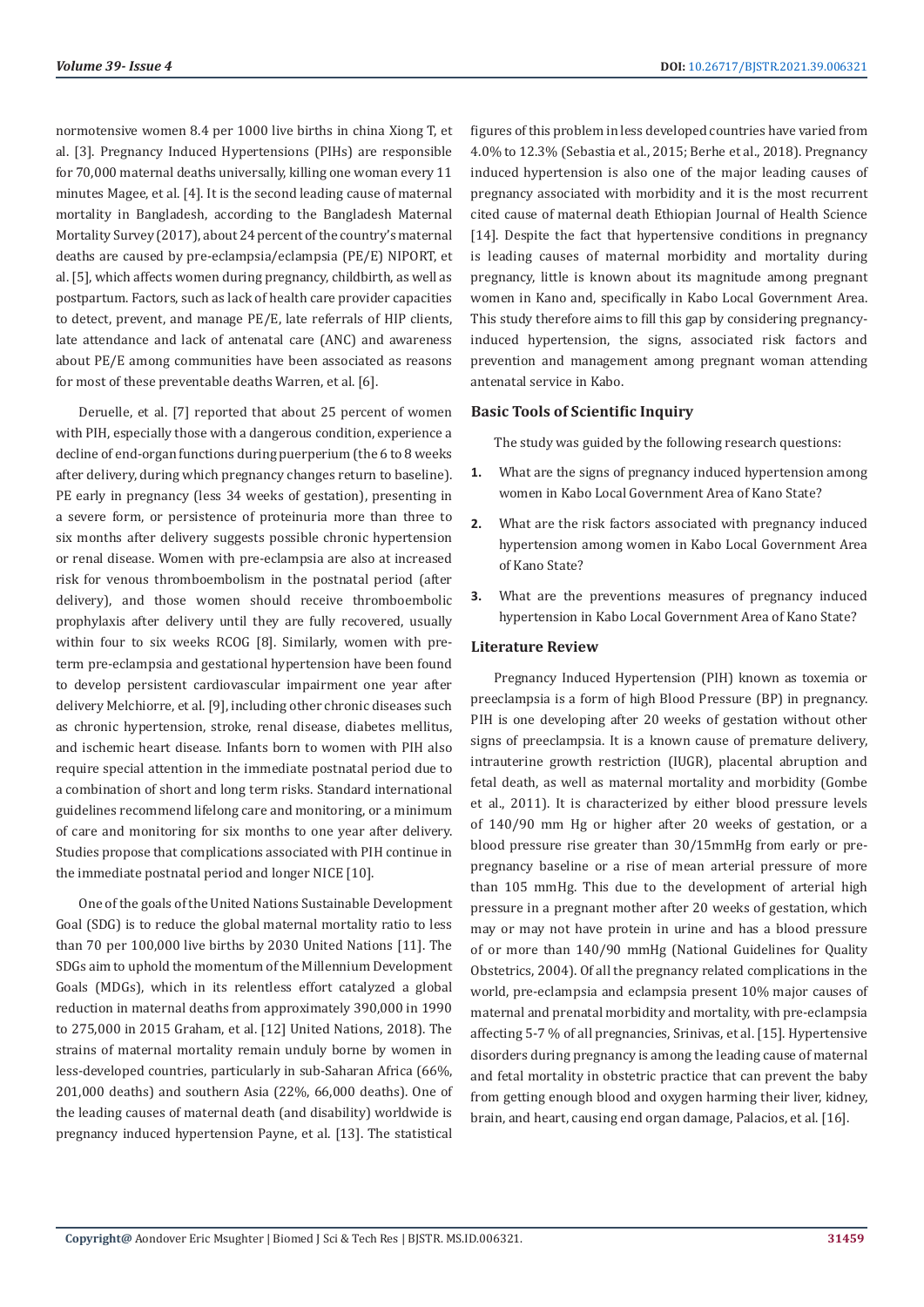Pregnancy induced hypertension is a major cause of maternal morbidity and mortality in the United States. There is an approximately one maternal death due to preeclampsia-eclampsia per 100,000 live births, with a case-fatality rate of 6.4 deaths per 10,000 cases Livington, et al. [17]. The outcome of hypertension in pregnancy is affected by multiple factors. These include gestational age at onset, severity of disease, and the presence of comorbidities like diabetes mellitus, renal disease, thrombophilia, or pre-existing hypertension Heard, et al. [18]. Similarly, a study conducted in Latin America and Caribbean, Pakistan, New York, and Sri Lanka identified null parity, multiple pregnancies, history of chronic hypertension, gestational diabetes, fetal malformation and obesity as the risk factors for developing pregnancy induced hypertension Dolea [19]. Furthermore, life-threatening maternal age (less than 20 or over 40 years), history of PIH in previous pregnancies, preexisting diseases like renal disease, diabetes mellitus, cardiac disease, unrecognized chronic hypertension, positive family history of PIH, which shows genetic susceptibility, psychological stress, alcohol use, rheumatic arthritis, very underweight and overweight, and low level of socioeconomic status are the risk factors for PIH Abeysena, et al. [20].

One important aspect of diagnosing and managing hypertension in pregnancy is presiding out secondary causes. These causes can add to both the maternal, fetal morbidity and mortality. Records from the Nationwide Inpatient Sample (NIS) of hospitalizations for delivery between 1995 and 2008 showed that out the patients with chronic hypertension (1.15% of the sampled population), 11.2% had secondary causes. Secondary hypertension had higher odds of adverse maternal and fetal outcomes when compared to essential hypertension (odds ratio (OR), 11.92 vs 10.18 for preeclampsia, 51.07 vs 13.14 for acute renal failure, 4.36 vs 2.89 for spontaneous delivery < 37 weeks) Bateman, et al. [21]. Examples of secondary forms of hypertension are chronic kidney disease (most common cause), hyperaldosteronism, Reno vascular disease, obstructive sleep apnea, Cushing's syndrome, pheochromocytoma, thyroid disease, rheumatologic diseases (e.g. scleroderma or mixed connective tissue disease), and coarctation of the aorta; lack of understanding on how to diagnose and treat these conditions during pregnancy may lead to a higher morbidity and mortality Malha [22].

## **Pregnancy Induced Hypertension in Nigeria**

In Nigeria, an incidence of 20.8% of pregnancy induced hypertension had been reported in a study of pregnant women attending antenatal clinics in a Teaching Hospital in South-South Ebeigbe, et al. [23]. Similarly, prevalence rates of hypertensive conditions of pregnancy range from 17% to 34.1% Singh, et al. [24]. In 2009, the occurrence of PIH ranges between 2% to 16.7% Abubakar, et al. [25]. In 2011, Enugu town had 3.3% per 77 cases of PIH out of 2337 cases Ugwu, et al. [26]. In 2014, according to Singh, et al. [27], the prevalence of hypertensive disorders was estimated to be higher than 17% in Nigeria. Akeju, et al. [28] suggested that women have health seeking behaviors, which range from buying over the counter drugs to relieve headache, consulting families on what to do with odema, epigastric pain and blurred vision, consulting a spiritual or traditional healer on convulsing and coming to hospital. All these health-seeking behaviors may delay coming to hospital, worsening the PIH complications. Between the periods of 1990 and 2015, 10.7 million maternal deaths were stated globally, in spite of the fact that maternal mortality ratio had fallen by 44% over these periods. WHO [29]. Out of this total number, developing countries accounts for about 99% of the global deaths in 2015, with Sub-Saharan Africa accounting for bumpily 66%.

Study by WHO [29] showed that Nigeria and India are estimated to account for over one third of all maternal deaths globally in 2015, contributing 19% and 15% respectively. Furthermore, the study also revealed that in the West African sub-region, Nigeria with a maternal mortality ratio (MMR) of 814 ranks second, after Sierra Leone 1360 MMR. With this MMR, Nigeria could not meet the MDG5A target in 2015, which aims to reduce maternal mortality ratio by 75% of its 1990 level by 2015.Among the causes of maternal mortality, hypertension ranks second (14%) after hemorrhage Say, et al. [30]. In Nigeria, hypertensive disorders of pregnancy could be a contributory factor to the rising prevalence of hypertension, which has been predicted to escalate up to 39.1 million by 2030, if the current inclination in figures continues Adeloye, et al. [31].

## **Empirical Review**

Studies conducted by Butalia, et al. [32] and Regitz Zagrosek, et al. [33] revealed that there remain terminology and definition disagreements across international guidelines for hypertension. Hypertension itself has been defined over the years by diastolic or systolic readings alone, as well as by changes in pressures throughout pregnancy Chappell, et al. [34]. Similarly, limits for what is considered severe hypertension have been different. Semantics have clinical implications, and systematic reviews often have to compare studies or populations, which are assumed to be the same, rather than standardized Abalos, et al. [35]. Therefore, the International Society of the Study of Hypertension in Pregnancy (ISSHP) identified this as one of the factors for the range of controversies surrounding the treatment of hypertension during pregnancy and appointed a committee to address them beginning in 1998 Brown, et al. [36]. Moreover, studying several international guidelines, definitions are more standardized; however, there are still disagreements in sphygmomanometer intervals that define hypertension, precise definitions of proteinuria, the terms used to characterize blood pressure in the non-severe range, and even terminology used to classify the hypertensive disorders themselves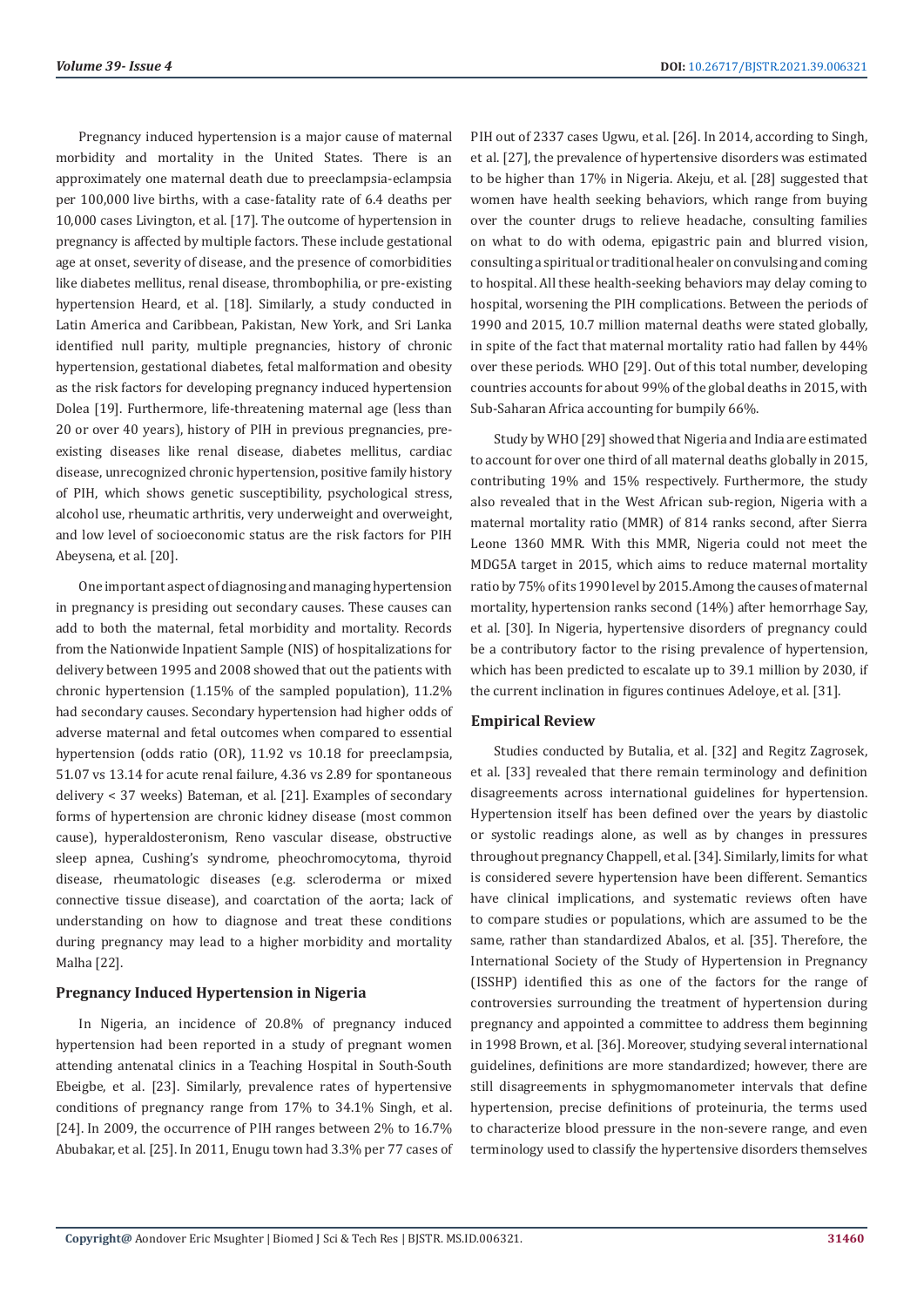Redman [37,32,33]. All of these reflect that the understanding of hypertensive disorders of pregnancy remains unsolidified and further research is necessary before a universal unanimity is reached on how to treat these disorders.

Hypertensive Disorder of Pregnancy (HDP) is defined as high blood pressure during pregnancy, is one of the direct causes of maternal and child mortality AOM [38]. It is measured by blood pressure level greater than 140/90 mm Hg after 20 weeks of gestation. Austere forms of HDP are reflected through blood pressure intensities of 160/100 mm Hg and more NHLBI [39]. Furthermore, studies by Magee, et al. [40] revealed that HDP are responsible for 70,000 maternal deaths globally, killing one woman every 11 minutes. HDP is the second leading cause of maternal mortality in Bangladesh, according to the Bangladesh Maternal Mortality Survey 2017, with approximately 24 percent of the country's maternal deaths caused by pre-eclampsia/eclampsia (PE/E) NIPORT [5], which affects women during pregnancy, childbirth, as well as postpartum. Factors, such as lack of health care provider capacities to detect, prevent, and manage PE/E, late referrals of HDP clients, late attendance and lack of antenatal care (ANC) and awareness about preeclampsia or eclampsia among communities have been associated as reasons for most of these preventable deaths Warren et al. [6].

#### **Theoretical Framework**

This study is anchored on two theories, which include: the Theory of Reasoned Action (TRA) and the Theory of Planned Behavior (TBP). Theory of Reasoned Action was formulated by Martin Fishbein and IcekAjzen towards the end of the 1960s. On the other hand, IcerkAjzen proposed the Theory of Planned Behaviour in 1985; which was an extension from the TRA. The Theory of Reasoned Action and Theory of Behaviour Planned combine two sets of belief variables, which are 'behavioural attitudes' and 'the subjective norms'. The behavioural attitudes are defined as the multiplicative sum of the individual's relevant likelihood and evaluation related to behavioural beliefs. On the other hand, subjective norms are referent beliefs about what behaviors others expect and the degree to which the individual wants to comply with others' expectations. The summary of the two theories suggest that a person's health behavior is determined by their intention to perform a behavior (behavioural intention) is predicated by a person's attitude toward the behavior, and the subjective norms regarding the behavior. The Theory of Reasoned Action has been criticized because it is said to ignore the social nature of human action Kippax [41]. These behavioural and normative beliefs are derived from individuals' perceptions of the social world they inhabit, and are hence likely to reflect the ways in which economic or other external factors shape behavioural choices or decisions.

In addition, there is a compelling logical case to the effect that

the model is inherently biased towards individualistic, rationalistic, interpretations of human behavior. Its focus on subjective perception does not essentially permit it to take meaningful account of social realities. Individuals' beliefs about such issues are unlikely going to reflect the accurate potential and observable social facts. As such, the Theory of Planned Behaviour updated the Theory of Reasoned Action to include a component of perceived behavioural control, which brings about one's perceived ability to enact the target behavior. Actually, perceived behavioural control was added to the model to extend its applicability beyond purely volitional behaviours. Previous to this addition, the model was relatively unsuccessful at predicting behaviours that were not mainly under volitional control. Therefore, the Theory of Planned Behaviour proposed that the primary determinants of behaviour are an individual's Behavioural intention and perceived behavioural control. A constructive use of the TRA and TBP in research and public health intervention programmers might well contribute valuably to understanding issues related to health inequalities and the roles that other environmental factors have in determining health behaviours and outcomes. In spite of the criticism, the general theoretical framework of the TRA and TPB have been widely used in the retrospective analysis of health behaviours and to a lesser extent in predictive investigations and the design of health interventions Hardema, et al. [42]. This is why there is a connection between the study and the theory, since the tenets of the theories are located within the pore of the study.

## **Methodology**

The study was conducted in Kabo Local Government Area of Kano State, Nigeria. It has an area of 341km<sup>2</sup> and a population of 153,828 NPC [43]. The study comprises of women within the reproductive ages of 14-45, pregnant and married in Kabo Local Government Area of Kano State. Women were purposively selected for the study not just because of their ability to conceive but they are the ones that do encounter pregnancy induce hypertension. Two nurses were selected from the Cottage Hospital in the local government based on their long working experiences and competencies in the facility. This makes a total sample of twenty one (22) respondents. The study used Interpretative Phenomenological Analysis (IPA). Purposive sampling method was used in selecting the respondents for in-depth interview. Kabo Cottage Hospital was purposively selected, which is bigger compare to other two in the local government with an average of 52Anti-natal Care Attendance (ANC) and 36 live births in the facility monthly. The 22 respondents were interviewed by structural interview method, using tape recorder, note book and biro as data gathering instruments. The respondents were tag with codes like respondent 1, 2, 3, 4 and 5, etc. Based on the in-depth interview method, the data was presented using interpretative analysis.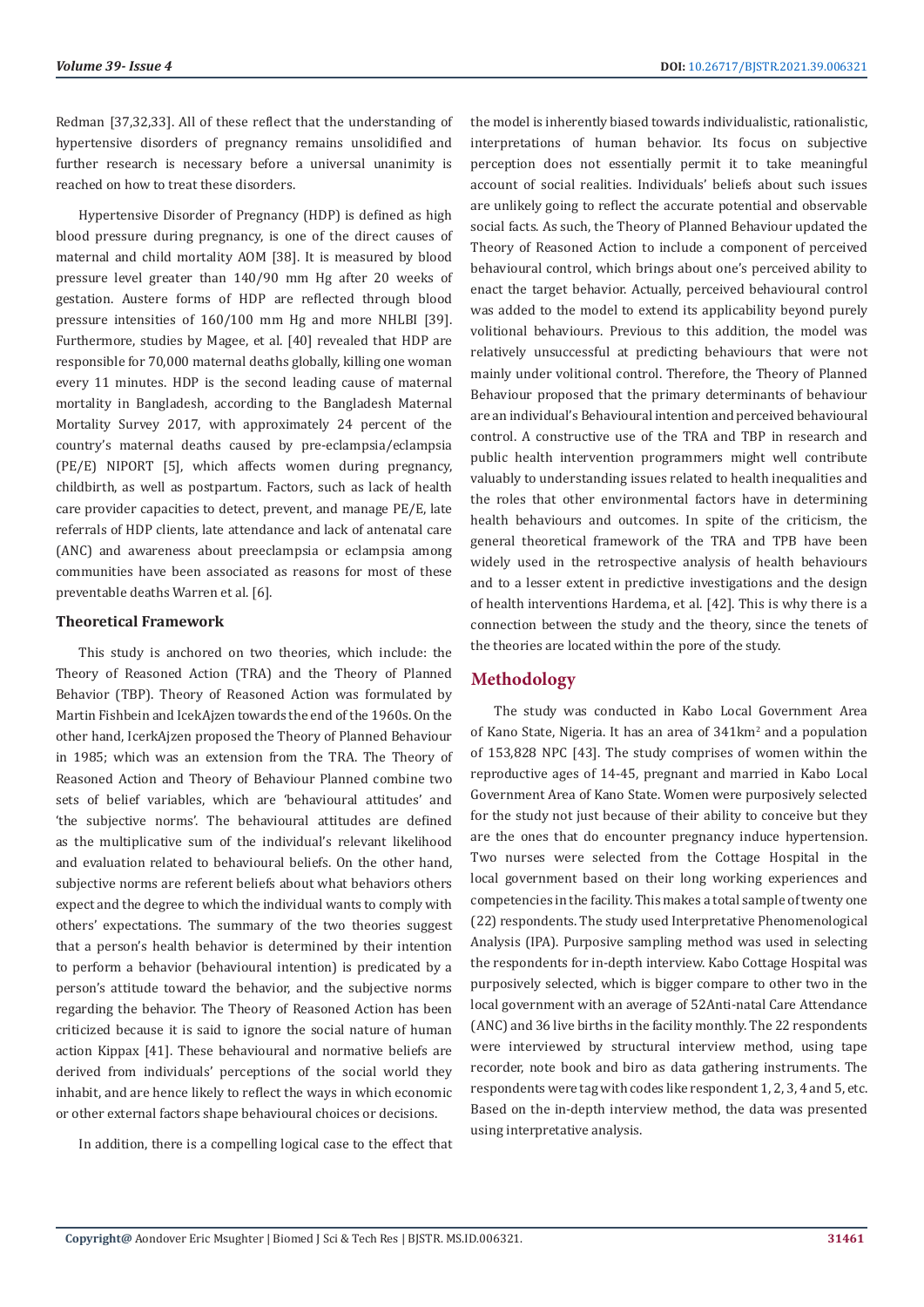## **Findings and Discussion**

In attempt to mention the signs of pregnancy induced hypertension, respondent 1 states that: "signs of pregnancy induced hypertension are many, however, she stated the following as part of the signs as follows: chest pain and headache". Corroborating, respondent 2 put forward the followings as some of the signs: "blurred vision and dizziness," while respondents 3, 4, 5 and 6 agreed that pedal oedema and epitaxies are also among the signs. Similarly, a study by Haque [44] stated that high blood pressure, headache, blurred vision, swelling in extremities, nausea or vomiting, fatigue and sudden weight gain are among the signs of pregnancy induced hypertension. Furthermore, Magee, et al. [45] noted that the patient with severe PIH should be evaluated for signs of preeclampsia, as generalized edema, including that of the face and hands, rapid weight gain, blurred vision or scotomata (ie, areas of diminished vision in the visual field), throbbing or pounding headaches, epigastric or pain associated with upper quadrant, oliguria (urinary output < 500 mL/d),nausea with or without vomiting, hyperactive reflexes, chest pain, tightness and shortness of breath. Blood pressure should be measured and recorded at every prenatal visit, using the correct-sized cuff, with the patient in a seated position. Leeman [46] said gestational hypertension is a clinical diagnosis confirmed and established by at least two accurate blood pressure tests in the same arm in women without proteinuria, with readings of  $\geq 140$  mm Hg systolic and  $\geq 90$  mm Hg diastolic.

It should then be determined whether the patient's hypertension is mild or severe (i.e. blood pressure > 160/110 mm Hg). When asked about the risk factors associated with pregnancy induced hypertension, respondent 1 states that: "parts of the risk factors associated with pregnancy induced hypertension are indefinitely large numerically, nonetheless, she listed the followings as part of the risk factors: "multiple gestations, elderly prim gravida and high parity." Moreover, respondent 2 stated "polyhydramnios and essential hypertension," while respondent 3 stated "kidney disease." All the respondents agreed that high salt intake (in diet), obesity and stress also contribute to the risk factors associated with pregnancy induced hypertension. Bansode [47] also found that some of the factors associated with pregnancy induced hypertension include first pregnancy, new partner/paternity, age <18 years or >35years, black race, obesity (Body Mass Index, BMI ≥ 30), inter-pregnancy interval <2 years or > 10 years and use of selective serotonin reuptake inhibitors (SSRIs) beyond the first trimester; while placental or fetal risk factors include multiple gestation, hydropsfetalis, gestational trophoblastic disease and triploidy. Similarly, Umegbolu [48] reported that the overall incidence of PIH among pregnant women in Enugu State, Southeast Nigeria (2006-2015) was found to be 5.9%.

The study identified annual variations in the incidence of PIH (rising and falling trends between 2006 and 2015) among the pregnant women. The incidence of PIH was highest among those women above 35 years (13.5%), compared to those whose age is less than 20 years (9.1%) and those between 20-35 years (5.1%). The occurrence was also higher in the nulliparous (prim gravidae) (7.7%) compared to the multiparous ones (5.5%). Furthermore, Anujeet, et al. [49] stated that hypertension, collagen vascular disease, obesity, black race, insulin resistance, diabetes mellitus, gestational diabetes, increased serum testosterone concentrations and thrombophilia, clotting disorders, and hemolysis, elevated liver enzymes, low platelet count (HELLP) syndrome are also responsible risk factors for PIH. Similarly, age and parity are two of the identified maternal risk factors for the development of pregnancy induced hypertension. Extreme ages (age below 20 years and above 35 years) are known to be associated with higher incidence of pregnancy induced hypertension. Like the overall incidence of pregnancy induced hypertension, incidence among various age groups and parity varies from place to place. In Karachi, Rehman, et al. [50] found an incidence of 9% among older women and 27% among prim gravidae. However, Sajith, et al. [51] reported an incidence of pregnancy induced hypertension of 41.3% among 18-22 years old patients in their study.

Furthermore, Ahmed, et al. [52] states that educational attainment of women is also a factor that contributes to developing pregnancy induced hypertension. This is because illiterate mothers are more likely to suffer from hypertension during pregnancy than their counter parts. There is every tendency that educated mothers are likely to be aware of pregnancy related complications and its consequences, marry educated husband that facilitate couples discussion on maternal health care utilization, likely to be autonomous in decision making and hence meeting her reproductive needs. Generally, education increases health seeking behaviours of women. The study of Swati, et al. (2014) stated being unmarried as a risk factor and prognosticator of PIH, which is an exceptional result from this study. The study further explains that although marital status is hardly reported as a risk factor in the literature, a possible explanation in a resource poor country like Nigeria could be due to worry about the financial burden of single parenting in environment, which lacks any form of child welfare support. Moreover the stigma of having a child outside marriage is a potential source of concern and anxiety. In addition, Zusterzeel, et al. [53] had emphasized immunological intercourse as the prevention of this maternal-fetal conflict called pregnancy induced hypertension. There is an association of pregnancy-induced hypertension with duration of sexual co-habitation before the first conception. Male ejaculation is said to protect a woman if she has been repeatedly been exposed to it.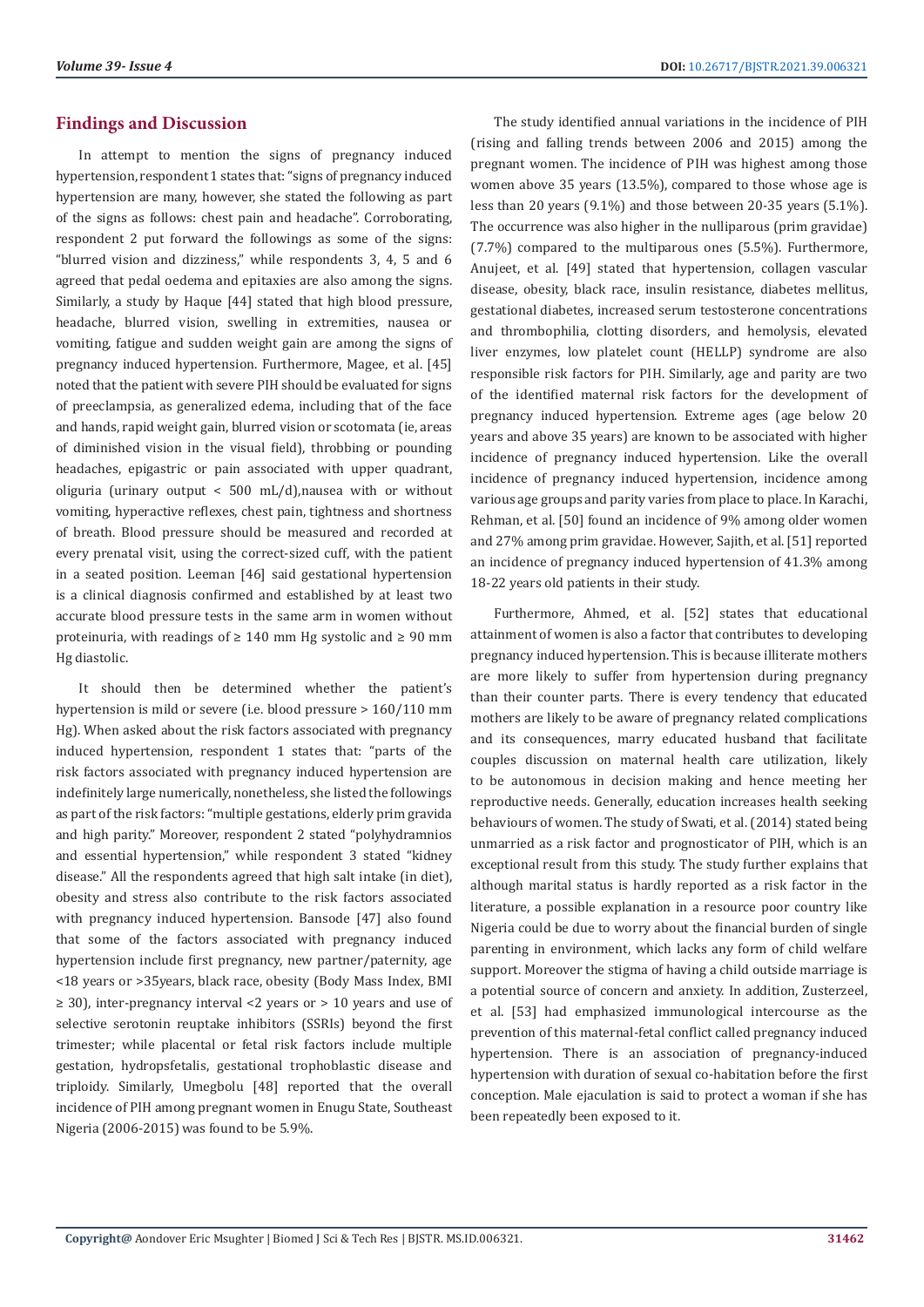Regarding the prevention and management of pregnancy induced hypertension, respondent 10 states that "regular antenatal care and regular check-up/ BP checking are sine qua non." Corroborating, all the respondents agreed that low salt intake, avoiding alcohol, regular intake of water drug therapy for severe hypertension, treatment of underlying medical conditions like kidney problem and avoidance of strenuous exercises or stress are parts of the prevention and management. The findings of the studies are similar with Singh [54] that PIH can be prevented and managed by low salt intake, drinking at least eight glasses of water a day, regular BP check-up, increase the amount of protein-rich foods and decrease the amount of fried and junk foods, regular exercise and enough rest, elevate your feet several times during the day, avoid drinking alcohol and beverages containing caffeine, prescription of drug therapy and additional supplements by a medical doctor. In drug management of pregnancy induced hypertension, ACOG [55] states that labetalol and extended-release nifedipine are first line drugs as they are safe and effective. Similarly, Morgan, et al. [56] emphasized, although beta-blockers other than labetalol are less well investigated, if labetalol cannot be used metoprolol, propranolol, pindolol and acebutolol may be considered. Extendedrelease nifedipine is the most widely used calcium channel blocker.

Amlodipine has been used, but the data are limited. Inhibitors of the Renin Aangiotensin Aaldosterone System (RAAS) are totally contraindicated. This includes angiotensin converting enzyme (ACE) inhibitors, angiotensin receptor blockers (ARBs) and direct renin inhibitors. The package insert of these agents comes with a black box warning stating that usage during the second and third trimesters can cause injury and death to the developing fetus; therefore, discontinuation is indicated as soon as pregnancy is detected. RAAS inhibitors use in the second and third trimesters is associated with renal agenesis, pulmonary hypoplasia and intrauterine growth retardation, IUGR. The proof of fetal injury during first trimester exposure is unclear. Post-delivery lactating mothers may use enalapril, captopril or quinapril because they have low concentration in breast milk; labetalol may be continued only in lactating mothers Colaceci [57]. In addition, Donovan [58] says the choice of antihypertensive drugs to be used depends on whether breastfeeding is tried or attempted. When the woman desires to breastfeed, deliberation must be given to potential transfer of the drug into breast milk. This is due to the established evidence that most drugs safely used in pregnancy are excreted in low amounts into breast milk and are compatible with breastfeeding. (Table 1) shows antihypertensive drugs of those to use and those to avoid during lactation.

**Table 1:** Relatively Safe Antihypertensive Drugs in Pregnancy.

| Antihypertensive                                | <b>Advice</b>   | <b>Potential Adverse Effects</b>                                                                                                   |
|-------------------------------------------------|-----------------|------------------------------------------------------------------------------------------------------------------------------------|
| ACE inhibitors                                  | Contraindicated | Teratogenic in first trimester, fetal renal dysfunction,<br>oligohydramnios and skull hypoplasia in second and third<br>trimesters |
| Angiotensin receptor blockers                   | Contraindicated | Teratogenic in first trimester, fetal renal dysfunction and<br>oligohydramnios in second and third trimester                       |
| Diuretics                                       | Avoid           | Fetal electrolyte disturbances, reduction in maternal blood volume                                                                 |
| Beta blockers (except labetalol and oxprenolol) | Avoid           | Fetalbradycardia, long-term use of atenolol associated with fetal<br>growth restriction                                            |
| Calcium channel antagonist (except nifedipine)  | Avoid           | Maternal hypotension and fetal hypoxia                                                                                             |

In an instance when there is no desire to breastfeed and adequate contraception is used, the choice of antihypertensive drug is the same as for any other non-pregnant woman or patient. While

(Table 2) shows the antihypertensive drugs used in pre-eclampsia, which are the same as those used to treat chronic and PIH Lowe et al. [59-61].

| Table 2: Antihypertensive Drugs during Breastfeeding. |  |  |
|-------------------------------------------------------|--|--|
|                                                       |  |  |

| Antihypertensive | <b>Class</b>               | <b>Starting Dose</b>                                 | <b>Maximum Dose</b>                                      | <b>Important Adverse Effects</b>                                                                 |
|------------------|----------------------------|------------------------------------------------------|----------------------------------------------------------|--------------------------------------------------------------------------------------------------|
| Labetalol        | Beta blocker               | 100-200 mg twice a day                               | 400 mg three times a day                                 | Bradycardia, bronchospasm,<br>transcient scalp tingling                                          |
| Oxprenolol       | Beta blocker               | 40-80mg twice daily                                  | 80-160mg twice daily                                     | Bradycardia, bronchospasm                                                                        |
| Nifedipine       | Calcium channel antagonist | 10 mg twice a day, 30 mg<br>daily controlled release | 20-40mg twice a day,<br>120mgdaily controlled<br>release | Severe headache, peripheral<br>oedema                                                            |
| Methyldopa       | Centrally-acting           | 20 mg twice a day                                    | 50mmg four times a day                                   | Sedation, light-headedness,<br>dry mouth, nasal<br>congestion, haemolytic<br>anaemia, depression |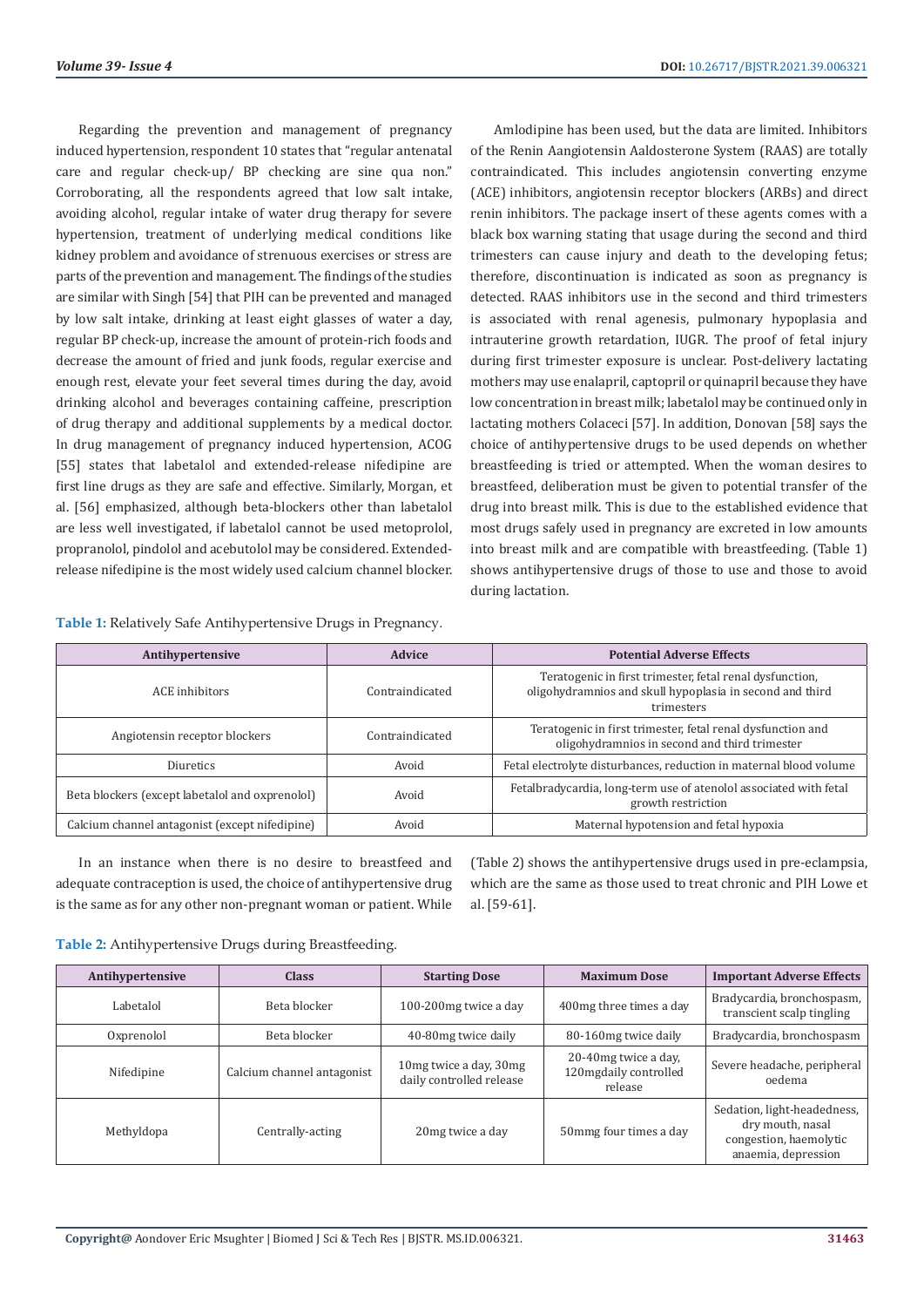| Hydralazine | vasodilator   | 25 mg twice a day | 50-200mg total daily dose | Flushing, headache, lupus-<br>like syndrome |
|-------------|---------------|-------------------|---------------------------|---------------------------------------------|
| Prazosin    | Alpha blocker | 0.5mg twice a day | 3 mg total daily dose     | Postural hypotension                        |

Source: Donovan [58]

# **Conclusion**

The strains of maternal mortality remain unduly borne by women in less-developed countries, particularly in sub-Saharan Africa. Between the periods of 1990 and 2015, 10.7 million maternal deaths were stated globally, in spite of the fact that maternal mortality ratio had fallen by 44% over these periods. Out of these total numbers, developing countries account for about 99% of the global deaths in 2015, with Sub-Saharan Africa accounting for bumpily 66% with 201,000 deaths. PIHs are responsible for 70,000 maternal deaths universally, killing one woman every 11 minutes. Nigeria, in 2014, recorded the prevalence of pregnancy induced hypertension and was estimated to be about 20.8% among pregnant women attending antenatal clinics in Teaching Hospitals in South-South. Based on these problems, the findings of this study attest that the signs of pregnancy induced hypertension in Kabo Local Government include chest pain, headache, blurred vision, dizziness, pedal oedema and epitaxies. Finally, the risk factors are multiple gestations, elderly prim gravida, high parity, polyhydramnios, essential hypertension, kidney disease, high salt intake (in diet), obesity and stress.

## **Recommendations**

The study recommends the following, based on the finding of the study:

- **1.** The study recommends that pregnant women in Kabo Local Government should visit the hospital regularly; especially to check their blood pressure.
- **2.** The women in Kabo Local Government should be educated about the signs of pregnancy induced hypertension. This will help them to know how to seek for medical services early.
- **3.** Finally, women in Kabo Local Government should be educated on factors that will assist them to stay healthy and avoid pregnancy induced hypertension.

## **References**

- 1. [Sharma S, Sidhu H, Kaur S \(2016\) Analytical study of intrauterine fetal](https://pubmed.ncbi.nlm.nih.gov/26958515/)  [death cases and associated maternal comditions. Int J Appl Basic Med](https://pubmed.ncbi.nlm.nih.gov/26958515/)  [Res 6\(1\): 11-13.](https://pubmed.ncbi.nlm.nih.gov/26958515/)
- 2. Mohan K, Mishra PC, Singh DK (2013) Clinical profile of birth asphyxia in newborn. Int J Sci Tech 3(1): 10-19.
- 3. [Xiong T, Mu Y, Liang J, Zhu J, Li X, et al. \(2018\) Hypertensive disorders in](https://www.ncbi.nlm.nih.gov/pmc/articles/PMC6083384/)  [pregnancy and stillbirth rates: A facility-based study in China. Bulletin of](https://www.ncbi.nlm.nih.gov/pmc/articles/PMC6083384/)  [the World Health Organization 96\(8\): 531-539.](https://www.ncbi.nlm.nih.gov/pmc/articles/PMC6083384/)
- 4. [Magee LA, Von Dadelszen P, Stones W, Mathai M \(2016\) The FIGO](https://www.glowm.com/resource-type/resource/textbook/title/the-figo-textbook-of-pregnancy-hypertension/resource-doc/2768) [textbook of pregnancy hypertension: An evidence-based guide to](https://www.glowm.com/resource-type/resource/textbook/title/the-figo-textbook-of-pregnancy-hypertension/resource-doc/2768) [monitoring, prevention and management.](https://www.glowm.com/resource-type/resource/textbook/title/the-figo-textbook-of-pregnancy-hypertension/resource-doc/2768)
- 5. (2018) National Institute of Population Research and Training (NIPORT), Mitra and Associates and ICF. Bangladesh Demographic and Health Survey 2017-18: key indicators. Dhaka and Rockville, MD, USA: NIPORT, Mitra and Associates, ICF.
- 6. Warren C, Hossain SMI, Nur RA, Sultana K, Kirk K, et al. (2015) Landscaping report on preeclampsia and eclampsia in Bangladesh. Washington, DC: Population Council.
- 7. [Deruelle P, Coudoux E, Ego A, Houfflin Debarge V, Codaccioni X, et al.](https://pubmed.ncbi.nlm.nih.gov/16118033/) [\(2006\) Risk factors for postpartum complications occurring after](https://pubmed.ncbi.nlm.nih.gov/16118033/) [preeclampsia and HELLP syndrome. A study in 453 consecutive](https://pubmed.ncbi.nlm.nih.gov/16118033/) [pregnancies. Eur J Obstet Gynecol Reprod Biol 125\(1\): 59-65.](https://pubmed.ncbi.nlm.nih.gov/16118033/)
- 8. (2015) Royal College of Obstetricians and Gynecologists. Green-top guideline: Reducing the risk of thrombosis and embolism during pregnancy and the puerperium.
- 9. [Melchiorre K, Sutherland GR, Liberati, M, Thilaganathan B \(2011\)](https://pubmed.ncbi.nlm.nih.gov/21844489/) [Preeclampsia is associated with persistent postpartum cardiovascular](https://pubmed.ncbi.nlm.nih.gov/21844489/) [impairment. Hypertension 58\(4\): 709-715.](https://pubmed.ncbi.nlm.nih.gov/21844489/)
- 10.(2011) National Clinical Guideline Centre 7 diagnosis of hypertension, 7.5 link from evidence to recommendations. Hypertension (NICE CG 127). National Institute for Health and Clinical Experience, pp. 102- 122.
- 11.[\(2018\) United Nations. About the Sustainable Development GoalsNew](https://www.un.org/sustainabledevelopment/sustainable-development-goals/) [York: United Nations.](https://www.un.org/sustainabledevelopment/sustainable-development-goals/)
- 12. [Graham W, Woodd S, Byass P, Filippi V, Gon G, et al. \(2016\) Diversity](https://www.thelancet.com/journals/lancet/article/PIIS0140-6736(16)31533-1/fulltext) [and divergence: The dynamic burden of poor maternal health. Lancet](https://www.thelancet.com/journals/lancet/article/PIIS0140-6736(16)31533-1/fulltext) [388\(10056\): 2164-275.](https://www.thelancet.com/journals/lancet/article/PIIS0140-6736(16)31533-1/fulltext)
- 13. Payne BA, Hanson C, Sharma S, Magee LA, Von Dadelszen P (2017) Epidemiology of the hypertensive disorders of pregnancy. In: Magee LA, von Dadelszen P, Stones W, Mathai M (Eds.)., The FIGO textbook of pregnancy hypertension. London: Global Library of Women's Medicine, 201.
- 14.(2014) Ethiop J Health Sci. Suppl, pp. 15-18.
- 15. [Srinivas SK, Stamilio DM, Stevens EJ, Odibo AO, Peipert JF, et al. \(2007\)](https://pubmed.ncbi.nlm.nih.gov/17400839/) [Predicting failure of a virginal birth attempt after caesarean delivery.](https://pubmed.ncbi.nlm.nih.gov/17400839/) [Obstetrics and Gynaecology 109\(4\): 800-805.](https://pubmed.ncbi.nlm.nih.gov/17400839/)
- 16. Palacios C, Pena Rosas JP (2011) Calcium supplementation during pregnancy for preventing hypertensive disorders and related problems.
- 17. [Livingston JC, Livingston LW, Ramsey RB, Mabie C, Sibai BM \(2003\)](https://pubmed.ncbi.nlm.nih.gov/12576241/) [Magnesium sulfate in women with mild preeclampsia: A randomized](https://pubmed.ncbi.nlm.nih.gov/12576241/) [controlled trial. Obstetrics and Gynecology 101\(2\): 217-220.](https://pubmed.ncbi.nlm.nih.gov/12576241/)
- 18. [Heard AR, Dekker GA, Chan A, Jacobs DJ, Vreeburg SA, et al. \(2004\)](https://pubmed.ncbi.nlm.nih.gov/15387860/) [Hypertension during pregnancy in South Australia, part 1: Pregnancy](https://pubmed.ncbi.nlm.nih.gov/15387860/) [outcomes. Australian and New Zealand Journal of Obstetrics and](https://pubmed.ncbi.nlm.nih.gov/15387860/) [Gynaecology 44\(5\): 404-409.](https://pubmed.ncbi.nlm.nih.gov/15387860/)
- 19. [Dolea C, Abou ZC \(2003\) Global burden of hypertensive disorders of](https://www.who.int/healthinfo/statistics/bod_hypertensivedisordersofpregnancy.pdf) [pregnancy in the year 2000, evidence and information for policy \(EIP\),](https://www.who.int/healthinfo/statistics/bod_hypertensivedisordersofpregnancy.pdf) [World Health Organizaton. Geneva, Switzerland.](https://www.who.int/healthinfo/statistics/bod_hypertensivedisordersofpregnancy.pdf)
- 20. Abeysena C, Jayawardana P, Seneviratne RA (2010) Effect of psychosocial stress on maternal complications during pregnancy: A cohort study. Int J of Collaborative Research on International Medicine and Public Health 2(12): 436-448.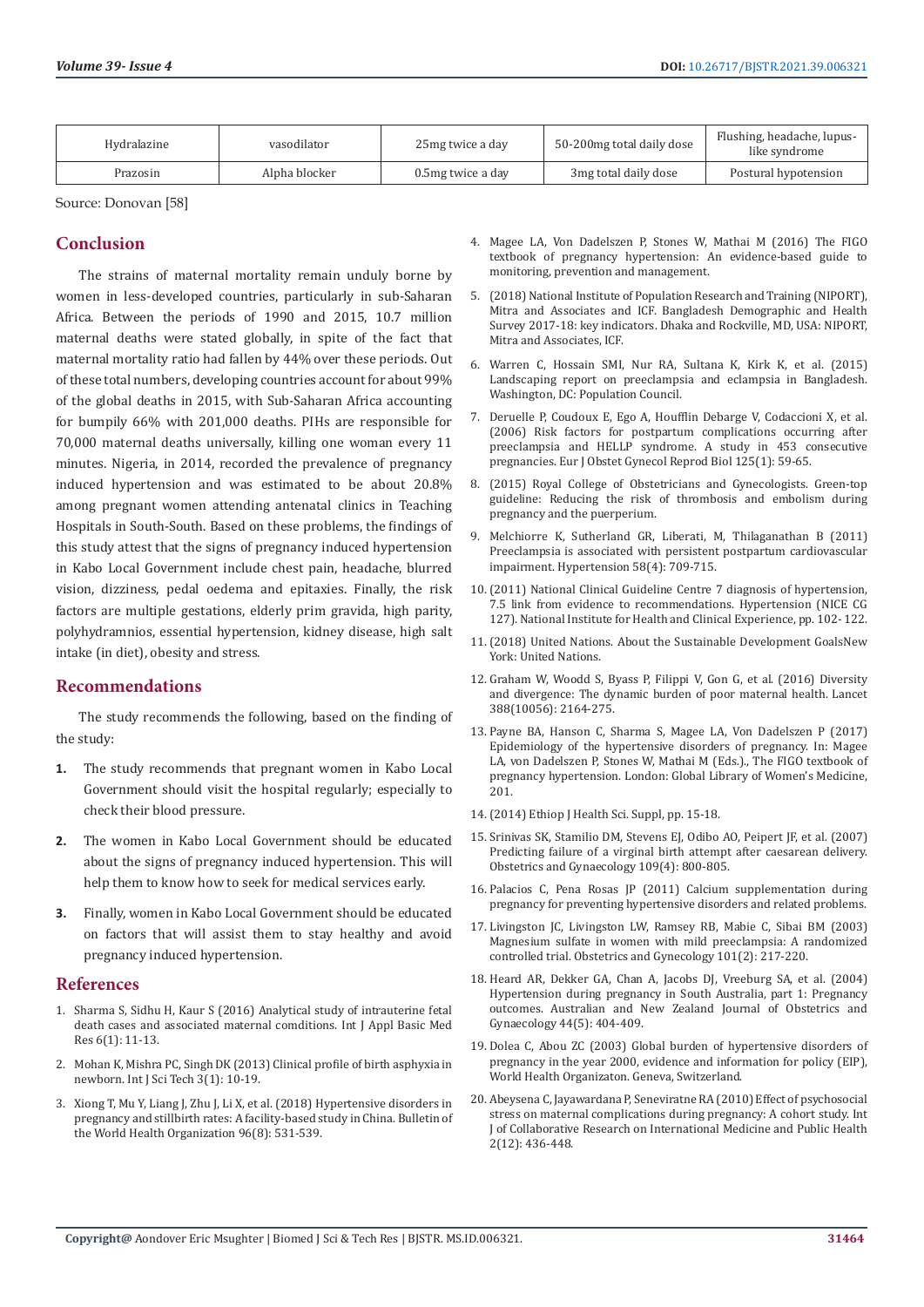- 21. [Bateman BT, Bansil P, Hernandez Diaz S, Mhyre JM, Callaghan WM, et](https://pubmed.ncbi.nlm.nih.gov/22177190/)  [al. \(2012\) Prevalence, trends, and outcomes of chronic hypertension: A](https://pubmed.ncbi.nlm.nih.gov/22177190/)  [nationwide sample of delivery admissions. Am J Obstet Gynecol, 206\(2\):](https://pubmed.ncbi.nlm.nih.gov/22177190/)  [134-138.](https://pubmed.ncbi.nlm.nih.gov/22177190/)
- 22. [Malha L, August P \(2015\) Secondary hypertension in pregnancy. Curr](https://pubmed.ncbi.nlm.nih.gov/26068655/)  [Hypertens Rep 17\(7\): 53.](https://pubmed.ncbi.nlm.nih.gov/26068655/)
- 23. [Ebeigbe PN, Igberase GO, Aziken ME \(2007\) Hypertensive disorders in](https://www.ajol.info/index.php/nmj/article/view/50895)  [pregnancy: Experience with 442 recent consecutive cases in Benin City,](https://www.ajol.info/index.php/nmj/article/view/50895)  [Nigeria. Nig Med J 48\(4\): 94-98.](https://www.ajol.info/index.php/nmj/article/view/50895)
- 24. [Singh S, Ahmed EB, Egondu SC, Ikechukwu NE \(2014\) Hypertensive](https://www.ncbi.nlm.nih.gov/pmc/articles/PMC4178334/)  [disorders in pregnancy among pregnant women in a Nigerian Teaching](https://www.ncbi.nlm.nih.gov/pmc/articles/PMC4178334/)  [Hospital. Niger Med 55\(5\): 384-388.](https://www.ncbi.nlm.nih.gov/pmc/articles/PMC4178334/)
- 25. [Abubakar RA, Abdullahi HZ, Jibril MH, Dauda M, Poopola A \(2009\)](https://www.semanticscholar.org/paper/Maternal-Ethnicity-and-Severity-of-Pre-Eclampsia-in-Abubakar/b0ec87a29d3a744ea29342a4183cb0e61a27d964)  [Maternal ethnicity and severity of preeclampsia in Northern Nigeria.](https://www.semanticscholar.org/paper/Maternal-Ethnicity-and-Severity-of-Pre-Eclampsia-in-Abubakar/b0ec87a29d3a744ea29342a4183cb0e61a27d964)  [Asian Journal of Medical Sciences 1\(3\): 104-107.](https://www.semanticscholar.org/paper/Maternal-Ethnicity-and-Severity-of-Pre-Eclampsia-in-Abubakar/b0ec87a29d3a744ea29342a4183cb0e61a27d964)
- 26. [Ugwu EO, Dim C, Okonkwo CD, Nwankwo T \(2011\) Maternal and](https://pubmed.ncbi.nlm.nih.gov/22248941/)  [perinatal outcome of severe preeclampsia in Enugu, Nigeria after](https://pubmed.ncbi.nlm.nih.gov/22248941/)  [introduction of magnesium sulphate. Nigerian Journal of Clinical](https://pubmed.ncbi.nlm.nih.gov/22248941/)  [Practice 14\(4\): 418-421.](https://pubmed.ncbi.nlm.nih.gov/22248941/)
- 27. [Singh S, Ahmed EB, Egondu SC, Ikechukwu NE \(2014\) Hypertensive](https://www.ncbi.nlm.nih.gov/pmc/articles/PMC4178334/)  [disorders in pregnancy among pregnant women in a Nigerian Teaching](https://www.ncbi.nlm.nih.gov/pmc/articles/PMC4178334/)  [Hospital. Nigerian Medical Journal 55\(5\): 384-390.](https://www.ncbi.nlm.nih.gov/pmc/articles/PMC4178334/)
- 28. [Akeju DO, Oladapo OT, The CLIP Nigeria Feasibility Working Group](https://reproductive-health-journal.biomedcentral.com/articles/10.1186/s12978-016-0139-7)  [\(2016\) Determinants of health care seeking behaviour during pregnancy](https://reproductive-health-journal.biomedcentral.com/articles/10.1186/s12978-016-0139-7)  [in Ogun State, Nigeria. Reproductive Health 13\(1\): 68-79.](https://reproductive-health-journal.biomedcentral.com/articles/10.1186/s12978-016-0139-7)
- 29.(2015) WHO, UNICEF, World Bank Group, UNPD. Trends in maternal mortality: 1990-2015.
- 30. [Say L, Chon D, Gemmill A, Turicalp O, Moller AB, et al. \(2014\) Global](https://pubmed.ncbi.nlm.nih.gov/25103301/)  [causes of maternal death: A WHO systematic analysis. The Lancet G](https://pubmed.ncbi.nlm.nih.gov/25103301/)  [Health 2\(6\): e323-333.](https://pubmed.ncbi.nlm.nih.gov/25103301/)
- 31. [Adeloye D, Basquill C, Aderemi AV, Thompson JY, Obi FA \(2015\) An](https://pubmed.ncbi.nlm.nih.gov/25380154/)  [estimate of the prevalence of hypertension in Nigeria: A systematic](https://pubmed.ncbi.nlm.nih.gov/25380154/)  [review and meta-analysis. J Hyp 33\(2\): 230-242.](https://pubmed.ncbi.nlm.nih.gov/25380154/)
- 32. [Butalia S, Audibert F, Cote AM, Firoz T, Logan AG, et al. \(2018\)](https://pubmed.ncbi.nlm.nih.gov/29731014/)  [Hypertension Canada's 2018 guidelines for the management of](https://pubmed.ncbi.nlm.nih.gov/29731014/)  [hypertension in pregnancy. Can J Cardiol 34\(5\): 526-531.](https://pubmed.ncbi.nlm.nih.gov/29731014/)
- 33. [Regitz Zagrosek V, Roos Hesselink JW, Bauersachs J, Blomstrom](https://academic.oup.com/eurheartj/article/39/34/3165/5078465)  [Lundqviat C, Cifkova R, et al. \(2018\) ESC guidelines for the management](https://academic.oup.com/eurheartj/article/39/34/3165/5078465)  [of cardiovascular diseases during pregnancy. Eur Heart J 39: 3165-3241.](https://academic.oup.com/eurheartj/article/39/34/3165/5078465)
- 34. [Chappell L, Poulton L, Halligan A, Shennan AH \(2005\) Lack of consistency](https://pubmed.ncbi.nlm.nih.gov/10492114/)  [in research papers over the definition of pre-eclampsia. Br J Obstet](https://pubmed.ncbi.nlm.nih.gov/10492114/)  [Gynaecol 106\(9\): 983-985.](https://pubmed.ncbi.nlm.nih.gov/10492114/)
- 35. [Abalos E, Duley L, Steyn DW, Gialdini C \(2018\) Antihypertensive drug](https://pubmed.ncbi.nlm.nih.gov/30277556/)  [therapy for mild to moderate hypertension during pregnancy. Cochrane](https://pubmed.ncbi.nlm.nih.gov/30277556/)  [Database Syst Rev 10\(10\): CD002252.](https://pubmed.ncbi.nlm.nih.gov/30277556/)
- 36. [Brown MA, Lindheimer MD, De Swiet M, Assche A, Moutquin JM \(2001\)](https://pubmed.ncbi.nlm.nih.gov/12044323/)  [The classification and diagnosis of the hypertensive disorders of](https://pubmed.ncbi.nlm.nih.gov/12044323/)  [pregnancy: statement from the International Society for the Study of](https://pubmed.ncbi.nlm.nih.gov/12044323/)  [Hypertension in Pregnancy \(ISSHP\). Hypertens Pregnancy 20\(1\): IX-XIV.](https://pubmed.ncbi.nlm.nih.gov/12044323/)
- 37. [Redman CW \(2011\) Hypertension in pregnancy: The NICE guidelines.](https://pubmed.ncbi.nlm.nih.gov/21990386/)  [Heart 2011 97\(23\): 1967-1969.](https://pubmed.ncbi.nlm.nih.gov/21990386/)
- 38.(2012) Association of Ontario Midwives (AOM). Clinical practice guideline no. 15: Hypertensive disorder of pregnancy.
- 39.(2000) National Heart, Lung, and Blood Institute, (NHLBI). Report of the national high blood pressure education program working group on high blood pressure in pregnancy. Am J Obstet Gynecol 183: 1-22.
- 40. [Magee LA, Von Dadelszen P, Stones W, Mathai M \(2016\) The FIGO](https://www.glowm.com/resource-type/resource/textbook/title/the-figo-textbook-of-pregnancy-hypertension/resource-doc/2768) [textbook of pregnancy hypertension: an evidence based guide to](https://www.glowm.com/resource-type/resource/textbook/title/the-figo-textbook-of-pregnancy-hypertension/resource-doc/2768) [monitoring, prevention and management.](https://www.glowm.com/resource-type/resource/textbook/title/the-figo-textbook-of-pregnancy-hypertension/resource-doc/2768)
- 41. Kippax S, Crawford J (1993) Flaws in the theory of reasoned action. In the theory of reasoned action: its application to AIDS preventive behaviour. In: Terry DJ, Gallois C, McCamish MM (Eds.)., Pergamon Press, pp. 253-269.
- 42. [Hardema W, Johnston M, Johnston D, Bonetti D, Wareham N, et al. \(2002\)](https://www.researchgate.net/publication/235356418_Application_of_the_Theory_of_Planned_Behaviour_in_Behaviour_Change_Interventions_A_Systematic_Review) [Application of the theory of planned behavior in behavior change](https://www.researchgate.net/publication/235356418_Application_of_the_Theory_of_Planned_Behaviour_in_Behaviour_Change_Interventions_A_Systematic_Review) [interventions: A systematic review. Psychology and Health 17\(2\): 123-](https://www.researchgate.net/publication/235356418_Application_of_the_Theory_of_Planned_Behaviour_in_Behaviour_Change_Interventions_A_Systematic_Review) [158.](https://www.researchgate.net/publication/235356418_Application_of_the_Theory_of_Planned_Behaviour_in_Behaviour_Change_Interventions_A_Systematic_Review)
- 43.[\(2006\) NPC. The report of the Nigeria's National Population Commission.](https://nationalpopulation.gov.ng/)
- 44. [Haque MM, Sarkar NC \(2020\) Prevalence of pregnancy induced](https://www.researchgate.net/publication/340759831_Prevalence_of_Pregnancy_Induced_Hypertension_among_the_Pregnant_Women_A_Study_in_Shaheed_Ziaur_Rahman_Medical_College_Hospital_Bogura_Bangladesh) [hypertension among the pregnant women: A study in Shaheed Ziaur](https://www.researchgate.net/publication/340759831_Prevalence_of_Pregnancy_Induced_Hypertension_among_the_Pregnant_Women_A_Study_in_Shaheed_Ziaur_Rahman_Medical_College_Hospital_Bogura_Bangladesh) [Rahman Medical College Hospital, Bogura, Bangladesh. Saudi J Med](https://www.researchgate.net/publication/340759831_Prevalence_of_Pregnancy_Induced_Hypertension_among_the_Pregnant_Women_A_Study_in_Shaheed_Ziaur_Rahman_Medical_College_Hospital_Bogura_Bangladesh) [Pharm Sci 6\(1\): 53-57.](https://www.researchgate.net/publication/340759831_Prevalence_of_Pregnancy_Induced_Hypertension_among_the_Pregnant_Women_A_Study_in_Shaheed_Ziaur_Rahman_Medical_College_Hospital_Bogura_Bangladesh)
- 45. Magee LA, Helewa M, Moutquin JM, Von Dadelszen P (2008) Hypertension guideline committee; strategic training initiative in research in the reproductive health sciences (STIRRHS) scholars. Diagnosis, evaluation, and management of the hypertensive disorders of pregnancy. J Obstet Gynaecol Can 30(3): S1-S48.
- 46. Leeman L, Fontaine P (2008) Hypertensive disorders of pregnancy. Am Fam Physician 78(1): 93-100.
- 47. Bansode BR (2012) Managing hypertension in pregnancy. Med Update 22: 150-156.
- 48. [Umegbolu EI, Ogamba JO \(2017\) Incidence of gestational hypertension](https://www.ijcmph.com/index.php/ijcmph/article/view/575) [among pregnant women \(2006-2015\) in Enugu State, Southeast Nigeria:](https://www.ijcmph.com/index.php/ijcmph/article/view/575) [A retrospective study. Int J Community Med Public Health 4\(2\): 357-362.](https://www.ijcmph.com/index.php/ijcmph/article/view/575)
- 49. Anujeet R, Singh A, Kapoor S (2016) Pregnancy induced hypertension: A retrospective study of 200 cases of pregnant women. Journal of Dental and Medical Sciences (IOSR-JDMS) 15(6): 3643.
- 50. [Rehman MO, Din SU, Siddiqui MA, Rehman S \(2003\) Incidence of women](https://www.researchgate.net/publication/329035246_Incidence_of_women_having_pregnancy_induced_hypertension_in_Karachi) [having pregnancy induced hypertension in Karachi. Pak J Pharmacology](https://www.researchgate.net/publication/329035246_Incidence_of_women_having_pregnancy_induced_hypertension_in_Karachi) [20\(1\): 5-8.](https://www.researchgate.net/publication/329035246_Incidence_of_women_having_pregnancy_induced_hypertension_in_Karachi)
- 51. [Sajith M, Nimbargi V, Modi A, Sumariya R, Pawar A \(2014\) Incidence](https://www.ijpsr.info/docs/IJPSR14-05-04-002.pdf) [of pregnancy induced hypertension and prescription pattern of](https://www.ijpsr.info/docs/IJPSR14-05-04-002.pdf) [antihypertensive drugs in pregnancy. Int J Pharm S Res \(IJPSR\) 5\(04\):](https://www.ijpsr.info/docs/IJPSR14-05-04-002.pdf) [163-170.](https://www.ijpsr.info/docs/IJPSR14-05-04-002.pdf)
- 52. [Ahmed SS, Sultana N, Begum ML, Sultana L, Abedin MF, et al. \(2017\)](https://juniperpublishers.com/jgwh/pdf/JGWH.MS.ID.555792.pdf) [Pregnancy induced hypertension and associated factors among pregnant](https://juniperpublishers.com/jgwh/pdf/JGWH.MS.ID.555792.pdf) [women. J Gynecol Women's Health 3: 1-6.](https://juniperpublishers.com/jgwh/pdf/JGWH.MS.ID.555792.pdf)
- 53. [Zusterzeel PL, teMorsche R, Raijmakers MTM, Roes EM, Peters WH, et al.](https://jmg.bmj.com/content/39/1/44) [\(2002\) Paternal contribution to the risk for preeclampsia. J Med Genet](https://jmg.bmj.com/content/39/1/44) [39: 44-45.](https://jmg.bmj.com/content/39/1/44)
- 54. [Singh V, Srivastava M \(2015\) Associated risk factors with pregnancy](https://ijmedph.org/article/329) [induced hypertension: A hospital based KAP study. Int J Med Public](https://ijmedph.org/article/329) [Health 5\(1\): 59-62.](https://ijmedph.org/article/329)
- 55.[\(2019\) ACOG Practice bulletin no. 202: Gestational hypertension and](https://pubmed.ncbi.nlm.nih.gov/30575675/) [preeclampsia. Obstet Gynecol 133: 1-25.](https://pubmed.ncbi.nlm.nih.gov/30575675/)
- 56. Morgan J, Kogutt B, Meek C, Stehel E, McIntire DD, et al. (2018) Pharmacokinetics of amlodipine besylate at delivery and during lactation. Pregnancy Hypertens 11: 77-80.
- 57. [Colaceci S, Giusti A, Chapin EM, Nortarangelo M, Angelis AD, et al. \(2015\)](https://www.ncbi.nlm.nih.gov/pmc/articles/PMC4683560/) [The difficulties in antihypertensive drug prescription during lactation:](https://www.ncbi.nlm.nih.gov/pmc/articles/PMC4683560/) [Is the information consistent? Breastfeed Med 10\(2015\): 468-473.](https://www.ncbi.nlm.nih.gov/pmc/articles/PMC4683560/)
- 58. Donovan P (2012) Hypertensive disorders of pregnancy. Aust Prescr 35: 47-50.